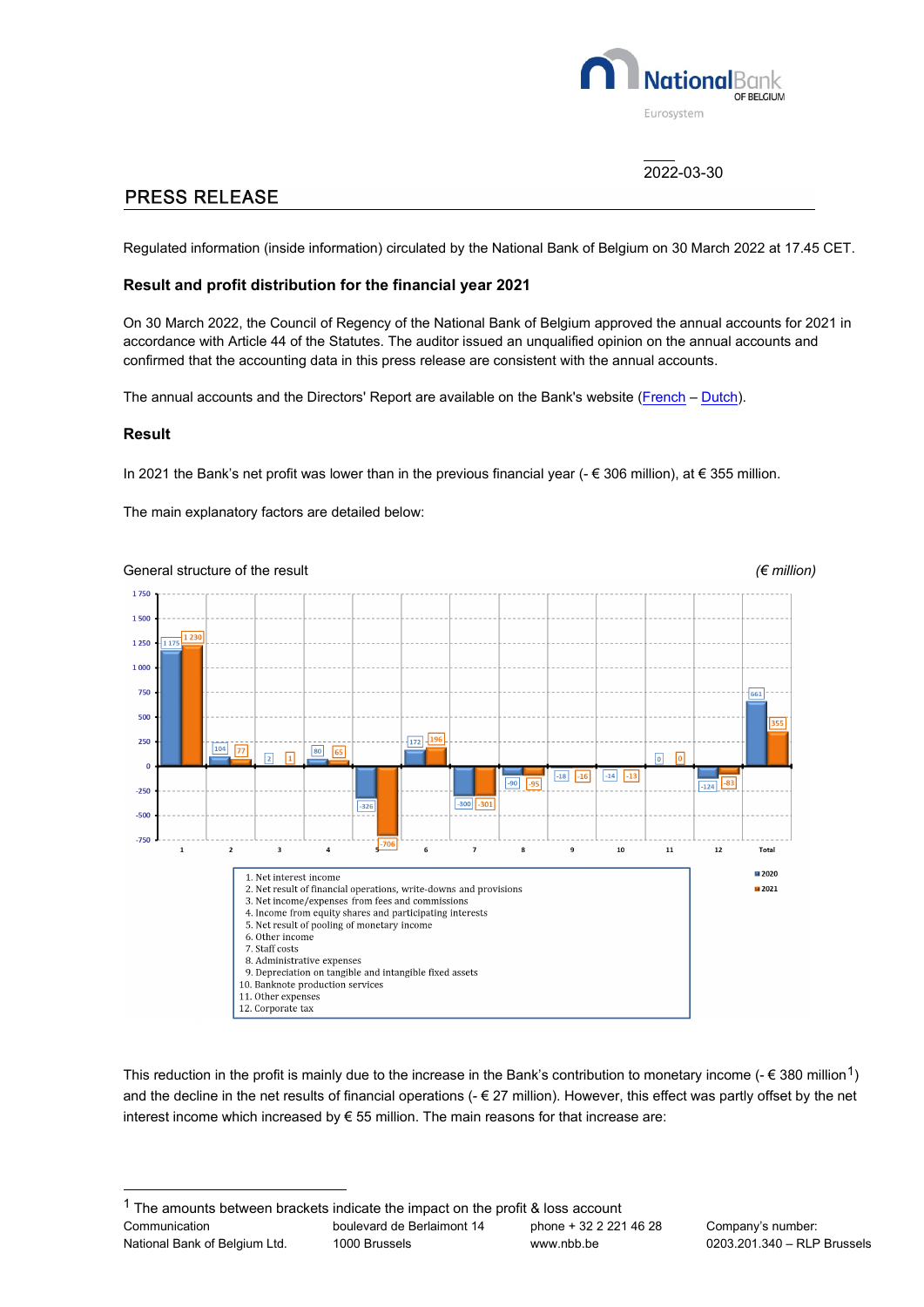- higher volumes on current accounts and the deposit facility and excess reserves ( $+\epsilon$  409 million);
- higher volume (-  $\epsilon$  339 million) and lower interest rates (-  $\epsilon$  62 million) on monetary policy credit operations which were carried out at negative interest rates;
- the increased volume of the monetary policy portfolios ( $+ \epsilon$  66 million).

The Bank's contribution to the allocation of monetary income increased considerably by € 380 million, mainly through:

- the increase in the amount pooled with the Eurosystem ( $-\epsilon$  269 million);
- the decrease in monetary income reallocated to the Bank because of the fall in the Eurosystem's total monetary income ( $\in$  108 million);
- in addition, the provision for monetary policy operations constituted in 2018 was written back in full in 2020 and no allocation was made to that provision in 2021.

The net result of financial operations declined primarily because of the rise in the dollar interest rate (- $\epsilon$ 40 million). Conversely, capital gains in the euro-denominated securities market increased significantly as a result of transactions in securities held for monetary policy purposes, partly offset by a disappearance of results on MTM securities (+  $\epsilon$ 42 million). Unrealised losses on dollar-denominated securities charged to the profit and loss account increased substantially (- € 28 million).

The sale of the printing works building generated a book profit of € 19.3 million, included in the other income.

### **Profit distribution**

The minimum amount of the Bank's reserves is determined on the basis of an estimate of the quantifiable risks. All the Bank's financial risks are quantified either according to the value at risk/expected shortfall methodology, for which the Bank uses very cautious parameters with regard to probabilities and timescales, or to long-term scenarios.

The estimate of the lower boundary of risks at the end of 2021 leads to an amount of approximately € 5.8 billion, compared with € 6.5 billion at the end of 2020. This reduction is mainly due to the ECB Governing Council's decision to gradually reduce asset purchases so that the stance of monetary policy continues to move in the direction of stabilizing inflation at the level of the medium-term objective. However, the current environment of growing uncertainties about the sources and evolution of inflation and about the impact of geopolitical problems may have a significant influence on future policy and on the evolution of risks, confirming the need for a cautious approach in this area.

This amount includes financial risks on:

- − the Bank's own securities portfolios in euros and foreign currencies;
- − the monetary policy securities portfolios shown on the Bank's balance sheet for which it bears the risks alone;
- − the monetary policy credit operations and securities portfolios shown on the balance sheet of all Eurosystem NCBs, on which the risk is shared among them (see notes 5 and 7 in the notes to the annual accounts).

The growing volume and the composition of the balance sheet, and in particular the APP and the PEPP, imply the risk of seeing the Bank's results coming under pressure, especially in the event of a rise of the interest rates. In such conditions, the Bank is maintaining its reserve policy at 50 % of the profit for the year for as long as the period of non-conventional monetary measures persists.

Thus, an amount of € 177.7 million is allocated to the available reserve. Following the profit distribution, the Bank's buffers total  $\epsilon$  7.1 billion. Moreover, the current profit is the first buffer used to cover any losses.

The dividend policy remains unchanged. This results in a gross dividend of € 138.04 per share, up by 30.5 % on the 2021 financial year mainly due to the payment of a dividend this year for an amount of € 31.3 million by the BIS and to the net capital gain generated by the sale of the printing works building ( $\epsilon$  18.1 million).

boulevard de Berlaimont 14 1000 Brussels

phone + 32 2 221 46 28 www.nbb.be